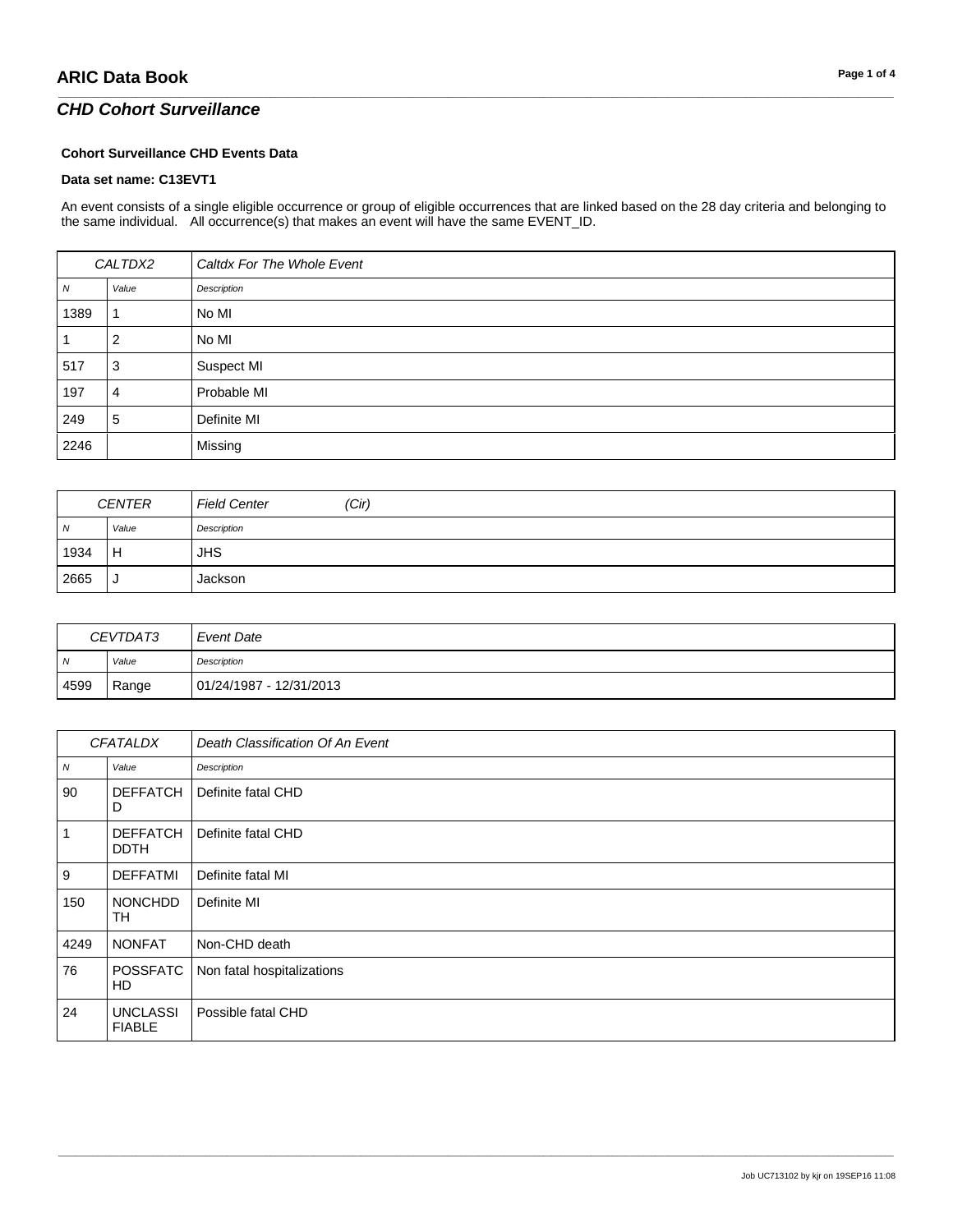# **ARIC Data Book Page 2 of 4**

| CHRT_ID        |         | Cohort Participant Id |
|----------------|---------|-----------------------|
| $\overline{N}$ | Value   | Description           |
| 4599           | Present | Text suppressed       |

\_\_\_\_\_\_\_\_\_\_\_\_\_\_\_\_\_\_\_\_\_\_\_\_\_\_\_\_\_\_\_\_\_\_\_\_\_\_\_\_\_\_\_\_\_\_\_\_\_\_\_\_\_\_\_\_\_\_\_\_\_\_\_\_\_\_\_\_\_\_\_\_\_\_\_\_\_\_\_\_\_\_\_\_\_\_\_\_\_\_\_\_\_\_\_\_\_\_\_\_\_\_\_\_\_\_\_\_\_\_\_\_\_\_\_\_\_\_\_\_\_\_\_\_\_\_\_\_\_\_\_\_\_\_\_\_\_\_\_\_\_\_\_\_\_\_\_\_\_\_\_\_\_\_\_\_\_\_\_\_\_\_\_\_\_\_\_\_\_\_\_\_\_\_\_\_\_\_\_\_\_\_\_\_\_\_\_\_\_\_\_\_\_

| <b>CMIDATE</b> |       | Date Of Mi For Cohort Event |
|----------------|-------|-----------------------------|
| N              | Value | Description                 |
| 4599           | Range | 01/13/1987 - 12/29/2013     |

| <b>CMIDX</b>     |                | Mi Classification Of An Event   |
|------------------|----------------|---------------------------------|
| $\boldsymbol{N}$ | Value          | Description                     |
| 192              | <b>DEFMI</b>   | Definite MI                     |
| 155              | NO-HOSP        | Unlinked out-of-hospital deaths |
| 3517             | NO-MI          | No MI                           |
| 182              | PROBMI         | Probable MI                     |
| 551              | <b>SUSPMI</b>  | Suspect MI                      |
| $\overline{c}$   | <b>UNCLASS</b> | Unclassifiable                  |

| <b>CNSTEMI</b> |          | Non-St-Segment Elevation Mi:1 For Yes, 0 For No |
|----------------|----------|-------------------------------------------------|
| N              | Value    | Description                                     |
| 2485           | $\Omega$ | No                                              |
| 173            |          | Yes                                             |
| 1941           |          | Missing                                         |

| <i>CSTEMI</i> |          | St-Segment Elevation Mi:1 For Yes, 0 For No |
|---------------|----------|---------------------------------------------|
| N             | Value    | Description                                 |
| 2633          | $\Omega$ | No                                          |
| 25            |          | Yes                                         |
| 1941          |          | Missing                                     |

| C EVTID |         | Latest Occurence Id In Cohort Event |
|---------|---------|-------------------------------------|
| N       | Value   | Description                         |
| 4599    | Present | Text suppressed                     |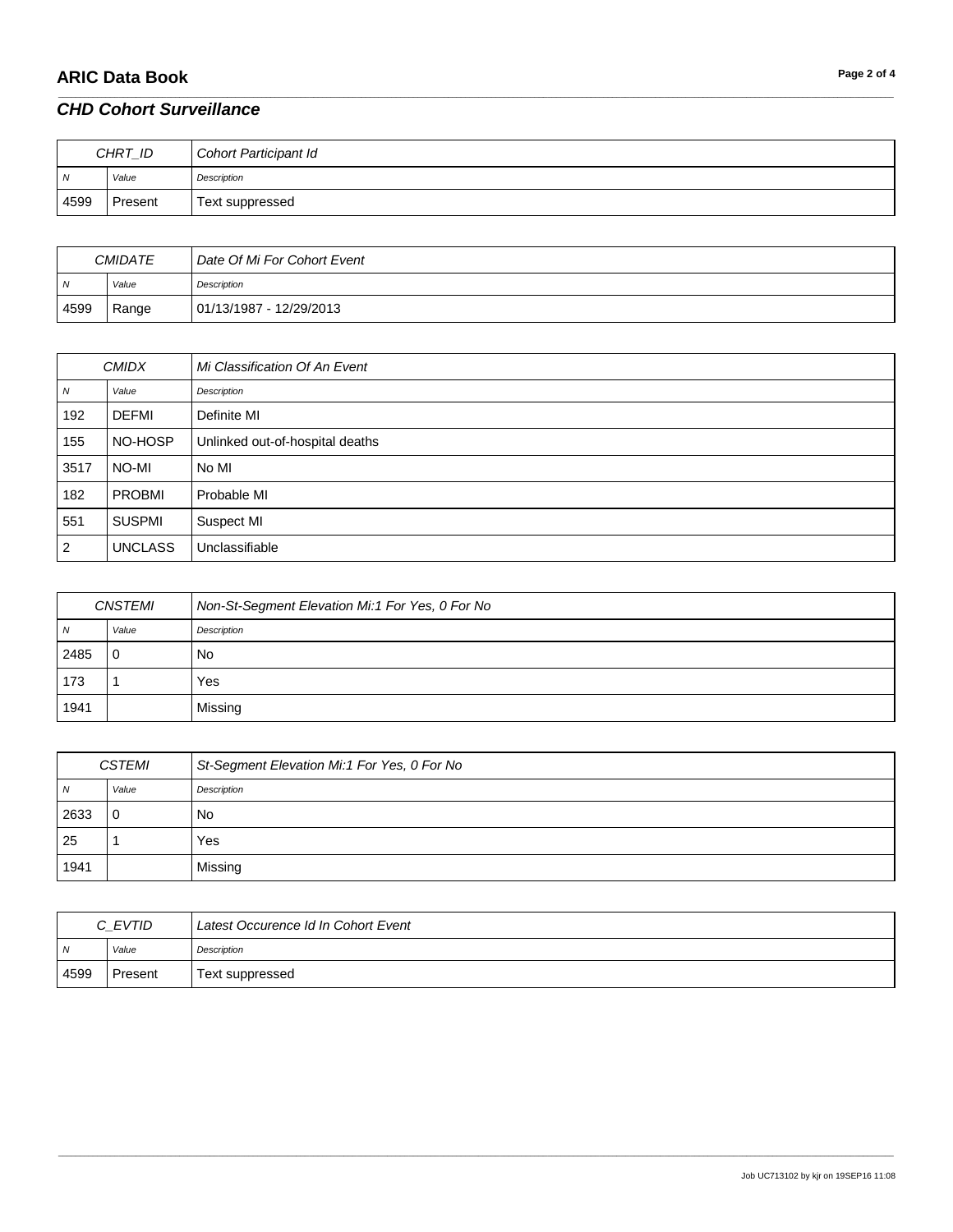# **ARIC Data Book Page 3 of 4**

| <b>DTHDATE</b> |       | Date Of Death For An Event |
|----------------|-------|----------------------------|
| $\overline{N}$ | Value | Description                |
| 352            | Range | 07/06/2001 - 12/24/2013    |
| 4247           |       | Missing                    |

\_\_\_\_\_\_\_\_\_\_\_\_\_\_\_\_\_\_\_\_\_\_\_\_\_\_\_\_\_\_\_\_\_\_\_\_\_\_\_\_\_\_\_\_\_\_\_\_\_\_\_\_\_\_\_\_\_\_\_\_\_\_\_\_\_\_\_\_\_\_\_\_\_\_\_\_\_\_\_\_\_\_\_\_\_\_\_\_\_\_\_\_\_\_\_\_\_\_\_\_\_\_\_\_\_\_\_\_\_\_\_\_\_\_\_\_\_\_\_\_\_\_\_\_\_\_\_\_\_\_\_\_\_\_\_\_\_\_\_\_\_\_\_\_\_\_\_\_\_\_\_\_\_\_\_\_\_\_\_\_\_\_\_\_\_\_\_\_\_\_\_\_\_\_\_\_\_\_\_\_\_\_\_\_\_\_\_\_\_\_\_\_\_

| EVTYPE01 |       | Derived Event Type        |
|----------|-------|---------------------------|
| N        | Value | Description               |
| 174      |       | In-hospital death         |
| 3740     | N     | Non-fatal hospitalization |
| 128      | O     | Out of hospital death     |
| 557      |       | Missing                   |

| HRAA01A |         | Hra01a. Hospital Code Number |
|---------|---------|------------------------------|
| N       | Value   | Description                  |
| 2575    | Present | Text suppressed              |
| 2024    |         | Missing                      |

| ID             |         | Aric Surveillance Event Id (Cir) |
|----------------|---------|----------------------------------|
| $\overline{N}$ | Value   | Description                      |
| 4599           | Present | Text suppressed                  |

| SUDTH <sub>1</sub> |       | Sudden Death Within 1 Hr                   |
|--------------------|-------|--------------------------------------------|
| N                  | Value | Description                                |
| 27                 | U     | Death time not definable                   |
| 95                 |       | Otherwise                                  |
| 33                 |       | Death time* from event is less than 1 hour |
| 4444               |       | Missing                                    |

| SUDTH24 |       | Sudden Death Within 24 Hr                               |
|---------|-------|---------------------------------------------------------|
| N       | Value | Description                                             |
| 6       | U     | Death time not definable                                |
| 28      |       | Otherwise                                               |
| 53      |       | Death time* from event is less than or equal to 24 hour |
| 4512    |       | Missing                                                 |